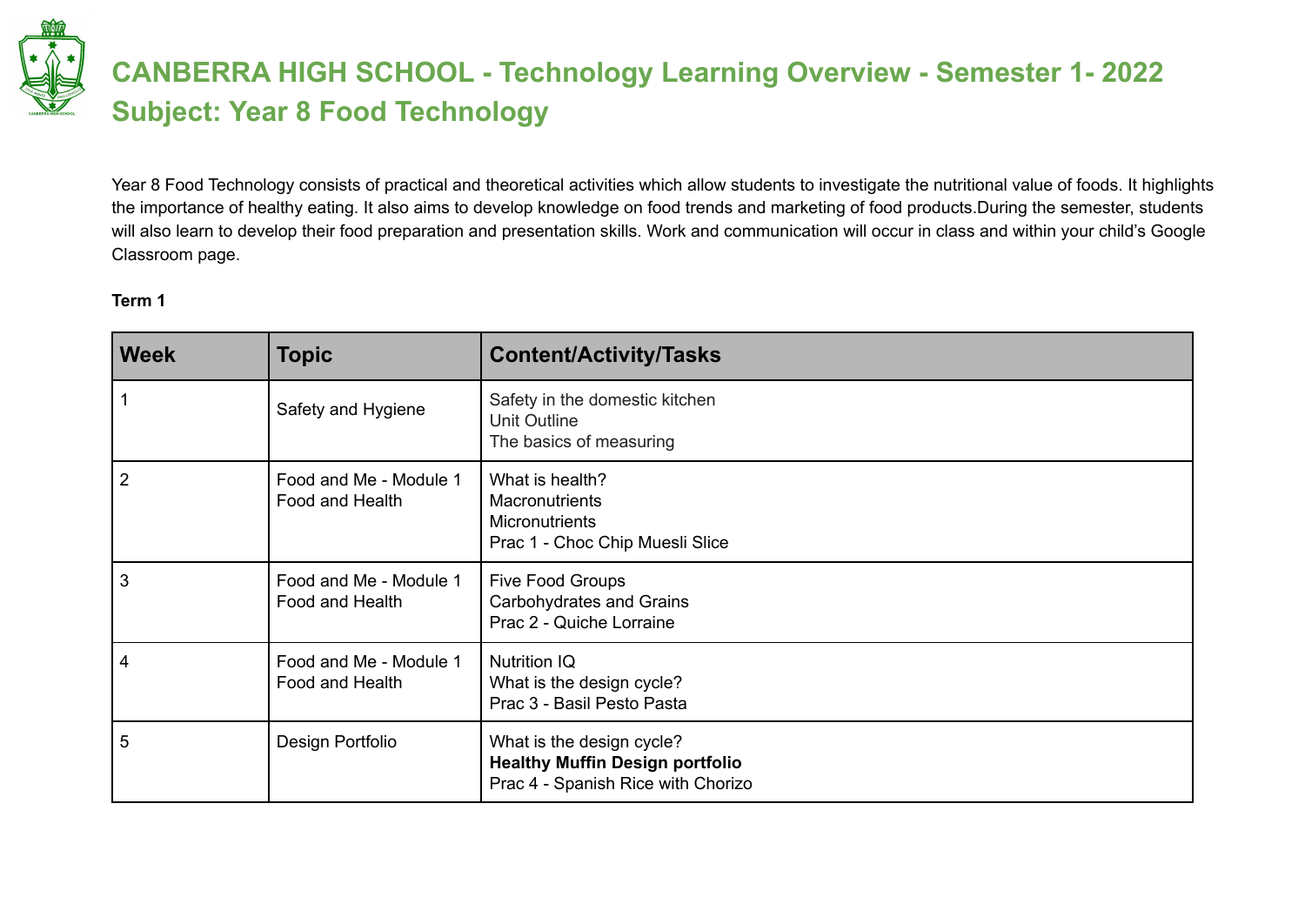

# **CANBERRA HIGH SCHOOL - Technology Learning Overview - Semester 1- 2022**

### **Subject: Year 8 Food Technology**

| 6  | Design Portfolio                          | <b>Healthy Muffin Design portfolio</b><br>Prac 5 - Chocolate Muffins                      |
|----|-------------------------------------------|-------------------------------------------------------------------------------------------|
|    | Design Portfolio                          | <b>Healthy Muffin Design portfolio</b><br>Prac 6 - Homemade Doner Kebabs                  |
| 8  | Food and Me - Module 2<br>Food and Energy | What is energy?<br>What is a kilojoule<br>Prac 7 - Banana Bread                           |
| 9  | Food and Me - Module 2<br>Food and Energy | Energy requirements<br>Individual energy requirements<br>Prac 8 - Sweet and Sour Stir Fry |
| 10 |                                           | Prac 9 - Outdoor Cooking                                                                  |

### **Term 2**

| <b>Week</b>    | <b>Topic</b>           | <b>Content/Activity/Tasks</b>                       |
|----------------|------------------------|-----------------------------------------------------|
|                | Food and Me - Module 3 | Label Logic<br>Prac 10: Apple and Sultana Crumble   |
| 2              | Food and Me - Module 3 | Label Logic<br>Prac 11 - Chicken Caesar Salad       |
| l 3            | Sugar                  | How sugar affects the brain<br>Prac 12 - Hamburgers |
| $\overline{4}$ | Sugar                  | That sugar film<br>Prac 13 - Jam Drops              |